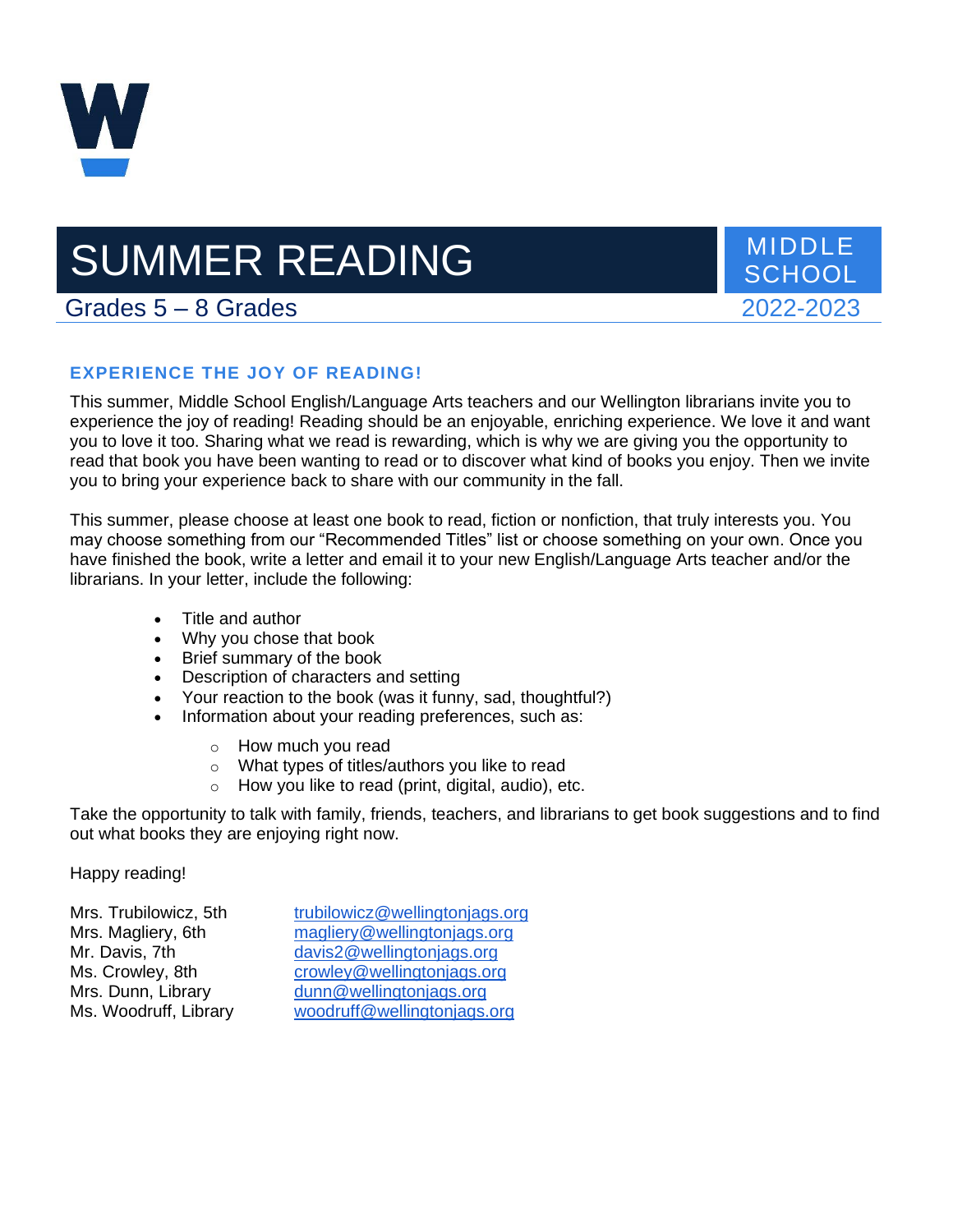# **RECOMMENDED TITLES (BY GRADE LEVEL):**

# **5th Grade**

# Fiction**:**

- *Once Upon an Eid* edited by S.K. Ali and Aisha Saeed
- *The One and Only Ivan* series by Katherine Applegate
- *Maya and the Rising Dark* series by Rena Barron
- *New Kid* by Jerry Craft
- *Out of My Mind* series by Sharon M. Draper
- *Sal and Gabi Break the Universe* series by Carlos Hernandez
- *Show Me a Sign* by Ann Clare LeZotte
- *Tristan Strong Punches a Hole in the Sky* series by Kwame Mbalia
- *Merci Suárez Changes Gears* series by Meg Medina
- *Becoming Muhammad Ali* by James Patterson and Kwame Alexander
- *I, Funny: A Middle School Story* by James Patterson
- *Any Day with You* by Mae Respicio
- *The Cardboard Kingdom* series by Chad Sell
- *Clean Getaway* by Nic Stone
- *Harbor Me* by Jacqueline Woodson

# Non-Fiction**:**

- *A Sporting Change: How Ludwig Guttmann Created the Paralympic Games* by Lori Alexander
- *Monstrous: The Lore, Gore, and Science Behind Your Favorite Monsters* by Carlyn Beccia
- *Changing the Equation: 50+ US Black Women in STEM* by Tonya Bolden
- *Finish the Fight!: The Brave and Revolutionary Women Who Fought for the Right to Vote* by Veronica Chambers
- *Powwow: A Celebration Through Song and Dance* by Karen Pheasant-Neganigwane
- *How We Got to the Moon: The People, Technology, and Daring Feats of Science Behind Humanity's Greatest Adventure* by John Rocco
- *Beastly Bionics: Rad Robots, Brilliant Biomimicry, and Incredible Inventions Inspired by Nature* by Jennifer Swanson
- *Follow Your Stuff: Who Makes It, Where Does It Come From, How Does It Get to You?* by Kevin **Sylvester**
- *Nuestra América: 30 Inspiring Latinas/Latinos Who Have Shaped the United States* by Sabrina Vourvoulias

# **6th Grade**

# Fiction:

- *Small Spaces* series by Katherine Arden
- *The War that Saved my Life* series by Kimberly Brubaker Bradley
- *A Thousand Questions* by Saadia Faruqi
- *Lupe Wong Won't Dance* by Donna Barba Higuera
- *Fish in a Tree* by Lynda Mullaly Hunt
- *Dragon Pearl* series by Yoon Ha Lee
- *Bloom* by Kenneth Oppel
- *Best Nerds Forever* by James Patterson
- *Boy Bites Bug* by Rebecca Petruck
- *Look Both Ways* by Jason Reynolds
- *Omar Rising* by Aisha Saeed
- *A Wish in the Dark* by Christina Soontornvat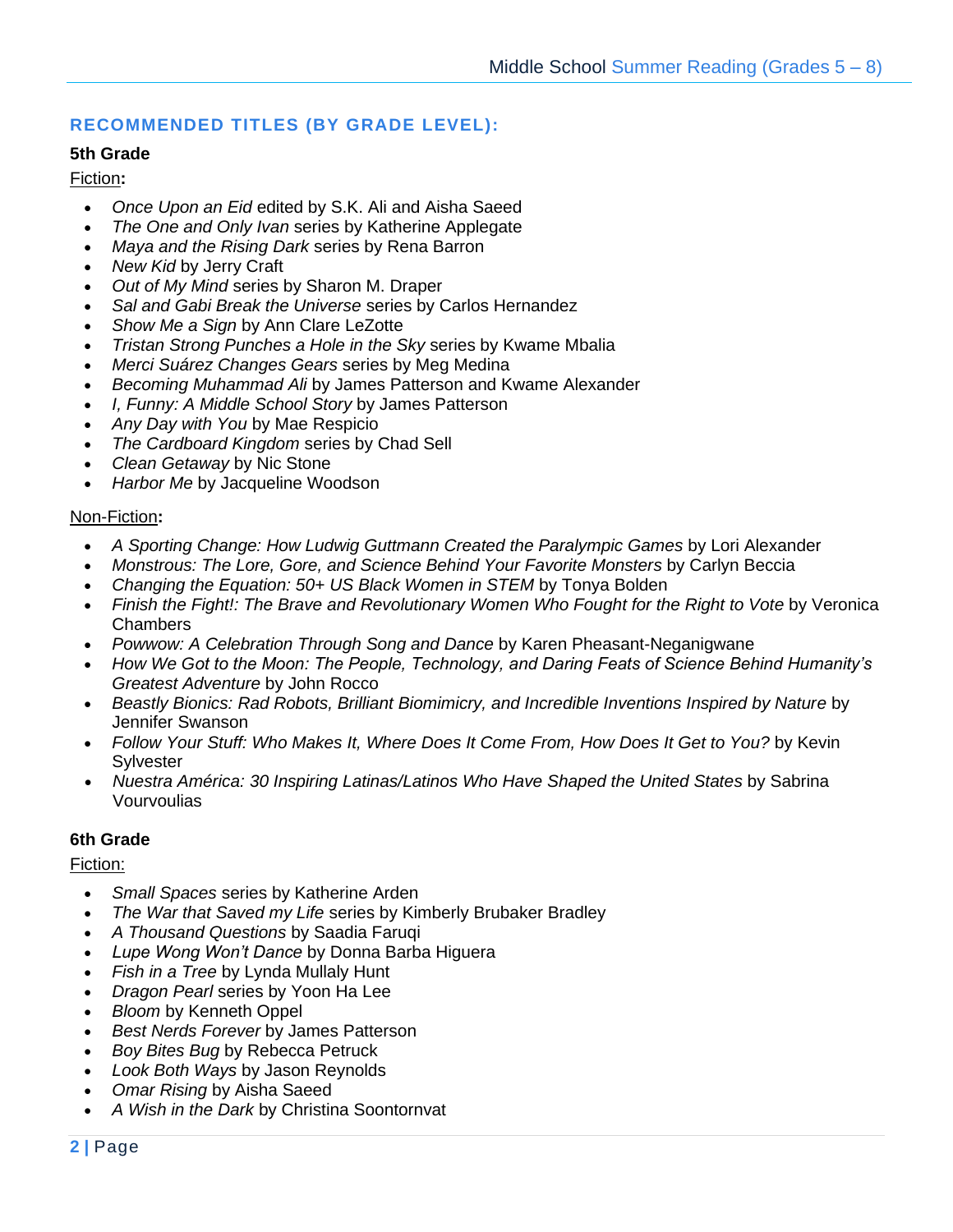- *Other Words for Home* by Jasmine Warga
- *Before the Ever After* by Jacqueline Woodson

# Nonfiction**:**

- *I Am Not a Label: 34 Disabled Artists, Thinkers, Athletes, and Activists from Past and Present* by Cerrie Burnell
- *Lifting As We Climb: Black Women's Battle for the Ballot Box* by Evette Dionne
- *When Stars Are Scattered* by Victoria Jamieson and Omar Mohamed
- *Proud: Living My American Dream* by Ibtihaj Muhammad
- *Free Lunch* by Rex Ogle
- *One Earth: People of Color Protecting Our Planet* by Anuradha S. Rao
- *All Thirteen: The Incredible Cave Rescue of the Thai Boys' Soccer Team* by Christina Soontornvat
- *Sky Gazing: A Guide to the Moon, Sun, Planets, Stars, Eclipses, Constellations* by Meg Thacher
- *Brown Girl Dreaming* by Jacqueline Woodson

# **7th Grade**

Fiction**:**

- *Pet* by Akwaeke Emezi
- *The Last Cuentista* by Donna Barba Higuera
- *Lalani of the Distant Sea* by Erin Entrada Kelly
- *We Dream of Space* by Erin Entrada Kelly
- *The Legend of Auntie Po* by Shing Yin Khor
- *Red, White, and Whole* by Rajani LaRocca
- *The Mysterious Disappearance of Aidan S.* by David Levithan
- *A Forgery of Roses* by Jessica S. Olson
- *Northwind* by Gary Paulsen
- *Black Brother, Black Brother* by Jewell Parker Rhodes
- *Kaleidoscope* by Brian Selznick
- *Fast Pitch* by Nic Stone
- *The Magic Fish* by Le Nguyen Trung
- *The Enigma Game* by Elizabeth Wein

#### Non-Fiction:

- *Awesome Asian Americans: 20 Stars Who Made America Amazing* by Philip Amara
- *13 Things Strong Kids Do: Think Big, Feel Good, Act Brave* by Amy Morin
- *Trouble Maker for Justice: The Story of Bayard Rustin, The Man Behind the March on Washington* by Jacqueline Houtman
- *We Are Displaced: My Journey and Stories from Refugee Girls Around the World* by Malala Yousafzai
- *Spooked!: How a Radio Broadcast and the War of the Worlds Sparked the 1938 Invasion of America* by Gail Jarrow
- *Black Hole Chasers: The Amazing True Story of an Astronomical Breakthrough* by Anna Crowley Redding
- *You Can't Say That!: Writers for Young People Talk About Censorship, Free Expression, and the Stories They Have to Tell* edited by Leonard S. Marcus
- *Into the Deep: Science, Technology, and the Quest to Protect the Ocean* by Christy Peterson
- *Bad Boys of Fashion: Style Rebels and Renegades Through the Ages* by Jennifer Croll